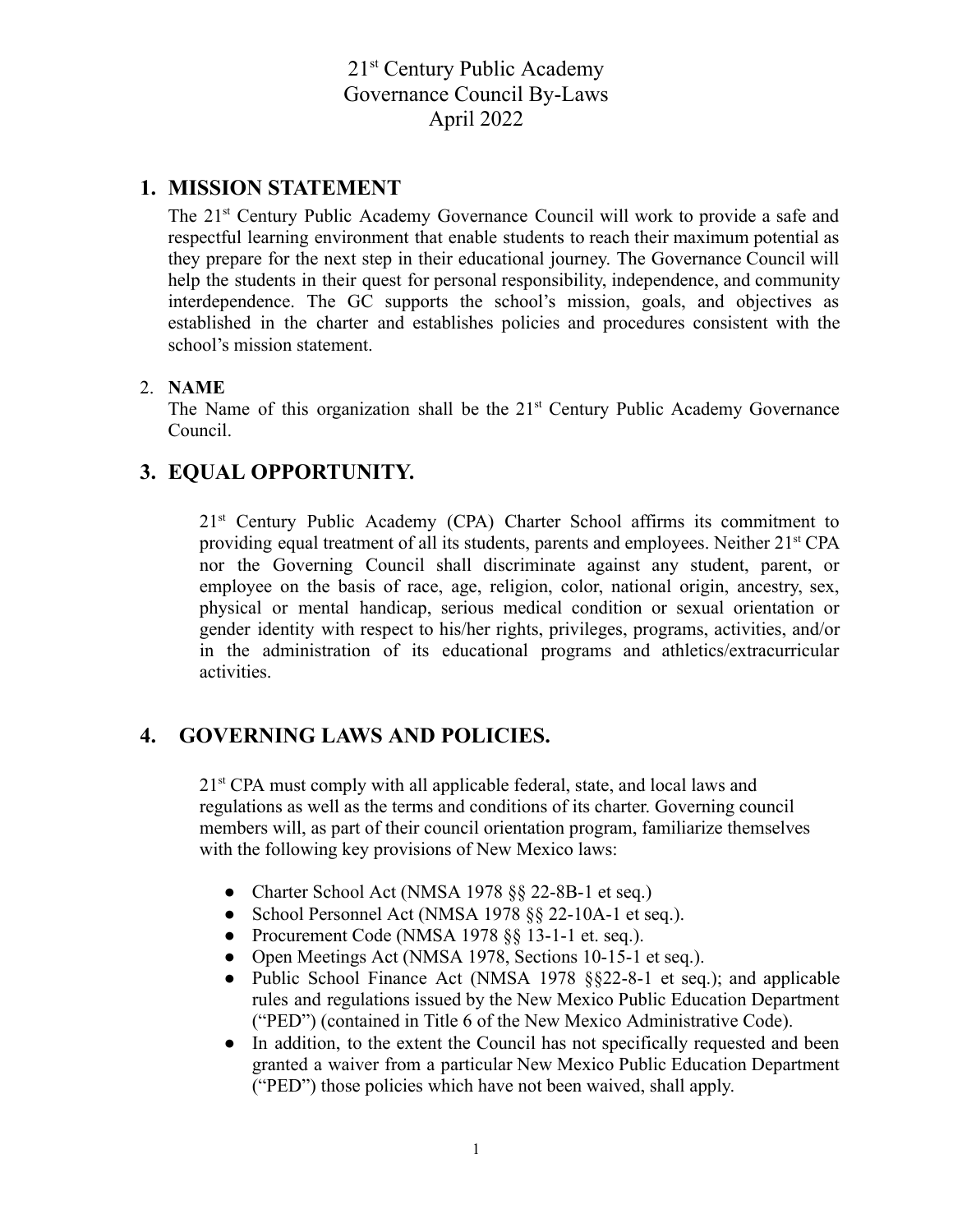The Governing Council or ("Council") has a responsibility to ensure that  $21<sup>st</sup>$  CPA charter school cooperates in accordance with all applicable laws and regulations, and meets its commitments to its authorizer, the PED, the community it serves, as reflected in its approved charter.

### **5. GOVERNING COUNCIL POWERS AND RESPONSIBILITIES.**

The primary powers and duties of the Governing Council are to:

a. Approve educational and operational policies developed by school staff. b. Recruit, oversee and evaluate the school head administrator annually. The Council delineates clearly the roles, responsibilities and appropriate compensation for the school head administrator.

- c. Review, approve and monitor implementation of the annual budget.
- d. Acquire, lease and dispose of property, both real and personal to the extent permissible by laws applicable to public schools.
- e. Initiate lawsuits or take all necessary steps to protect and safeguard the reputation and interests of 21<sup>st</sup> CPA charter school.
- f. Authorize the repair and maintenance of all property over the amount of \$10,000.
- g. Enter into contracts consistent with the approved budget for any service or activity that is required to perform in order to carry out the educational program described in the  $21<sup>st</sup>$  CPA charter and as otherwise in accordance with the New Mexico Charter School Act as amended.
- h. Adopt rules and policies pertaining to the administration of all powers or duties of the Governing Council that conform to all legal requirements.
- i. Accept or reject any charitable gift, grant, devise, or bequest. Each particular gift, grant, devise or bequest accepted shall be considered an asset of  $21<sup>st</sup>$ CPA charter school.
- j. Approve amendments to the Charter prior to presentation to the authorizer for approval.
- k. Amend procedures provided for in the Bylaws from time to time consistent with the mission of 21<sup>st</sup> CPA charter school.
- l. Delegate to the school head administrator the authority to implement the charter, policies and procedures, facilities plan, budget and such other directives and policies adopted by the Governing Council from time to time. The Governing Council shall not be involved in the day-to-day operations of the school; however, the Council will ensure that the administration carries out the policies and procedures of the Council by requiring regular reports and by conducting annual reviews of the school's Head Administrator.
- m. The Governing Council will have primary responsibility for the development and review of all major policies; be a resource for problem resolution escalated to the General Council by the school head administrator/business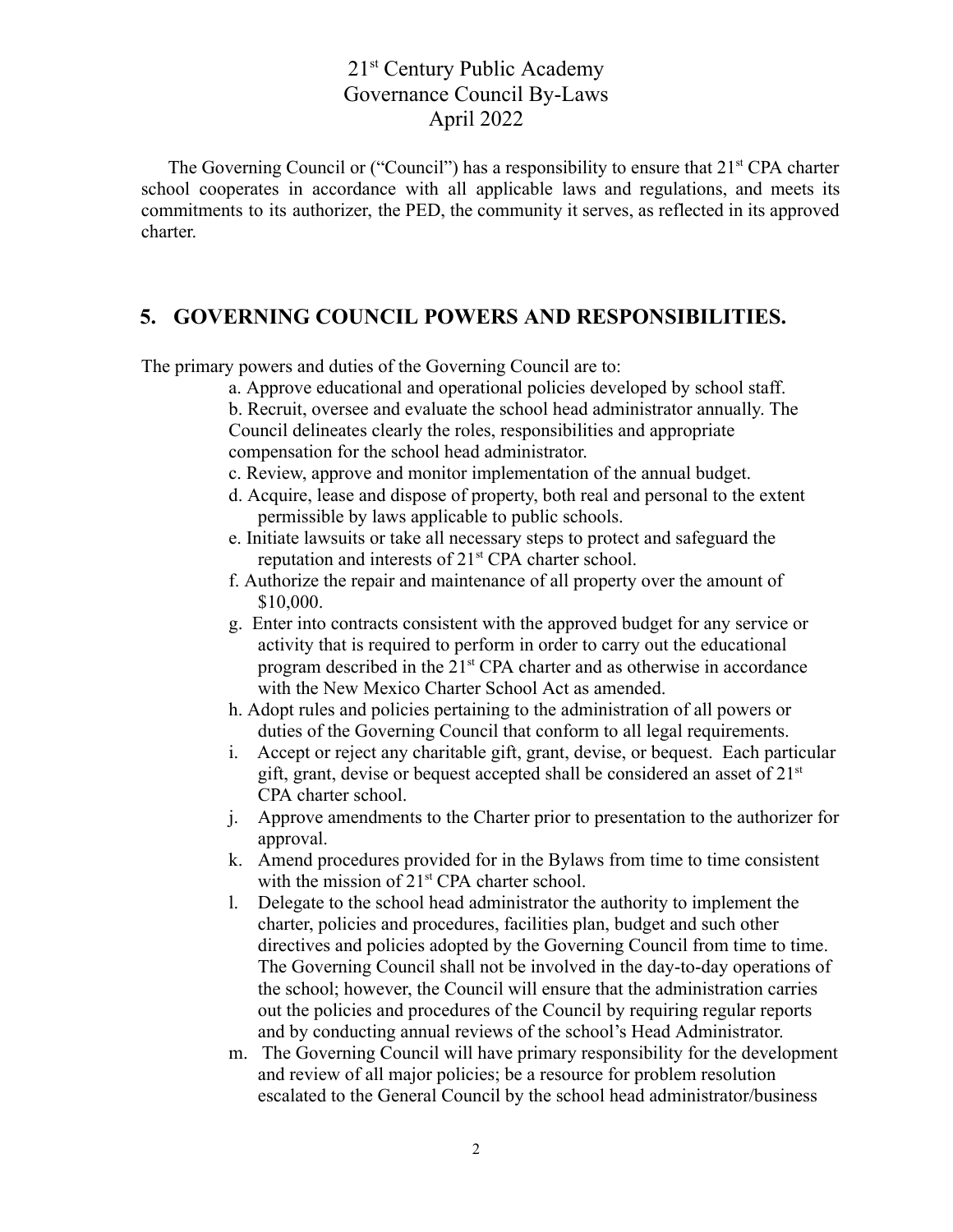manager to the Governing Council according to policies, procedures, and appropriate protocol; and review recommendations submitted by the school head administrator and other Governing Council Advisors. Examples would include, but not be limited to, curriculum, budget development, and final approval of contracts.

- n. Promote a cooperative relationship with its charter authorizer; to function in accordance with the New Mexico Charter School Act and resolve any dispute, which may arise between the School and its charter authorizer and the Public Education Department to the mutual benefit of the operation of the Charter School and its authorizer.
- o. Accepts accountability for both the financial stability and financial future of the institution, engaging in strategic financial planning, assuming primary responsibility for the preservation of capital assets and endowments, overseeing operating budgets, complying with audit requirements, and participating actively in fund-raising.
- p. Such other powers and authorities as provided for by law.

### **6. COUNCIL MEMBER AUTHORITY/REPRESENTATIONS BY INDIVIDUAL MEMBERS.**

Except as stated herein, Council members have no independent authority and may act only in a properly convened public meeting. Unless acting pursuant to express delegated authority from the Council, no Council member shall undertake any individual action to implement any plan or action approved by the Council and which is the responsibility of the Head Administrator or his/her designee, unless such action is taken under the direction and supervision of the Head Administrator. When acting under such direction and supervision of the Head Administrator or his/her designee, a Council member shall be considered a volunteer and have no special authority beyond that of a volunteer.

The Governing Council will not be bound by any statement or action on the part of any individual Governing Council member, unless the Governing Council, by majority vote in a properly convened meeting, delegates authority to that individual member to speak for or represent the entire Council.

### **7. AMENDING GOVERNING COUNCIL BYLAWS**

Any section or subsection of the Governing Council Bylaws may be altered, suspended, or revoked only by a 2/3 (two-thirds) of a quorum vote of the Governing Council unless specifically addressed otherwise by section or subsection.

#### **8. COUNCIL MEMBERSHIP.**

A. Positions on Council.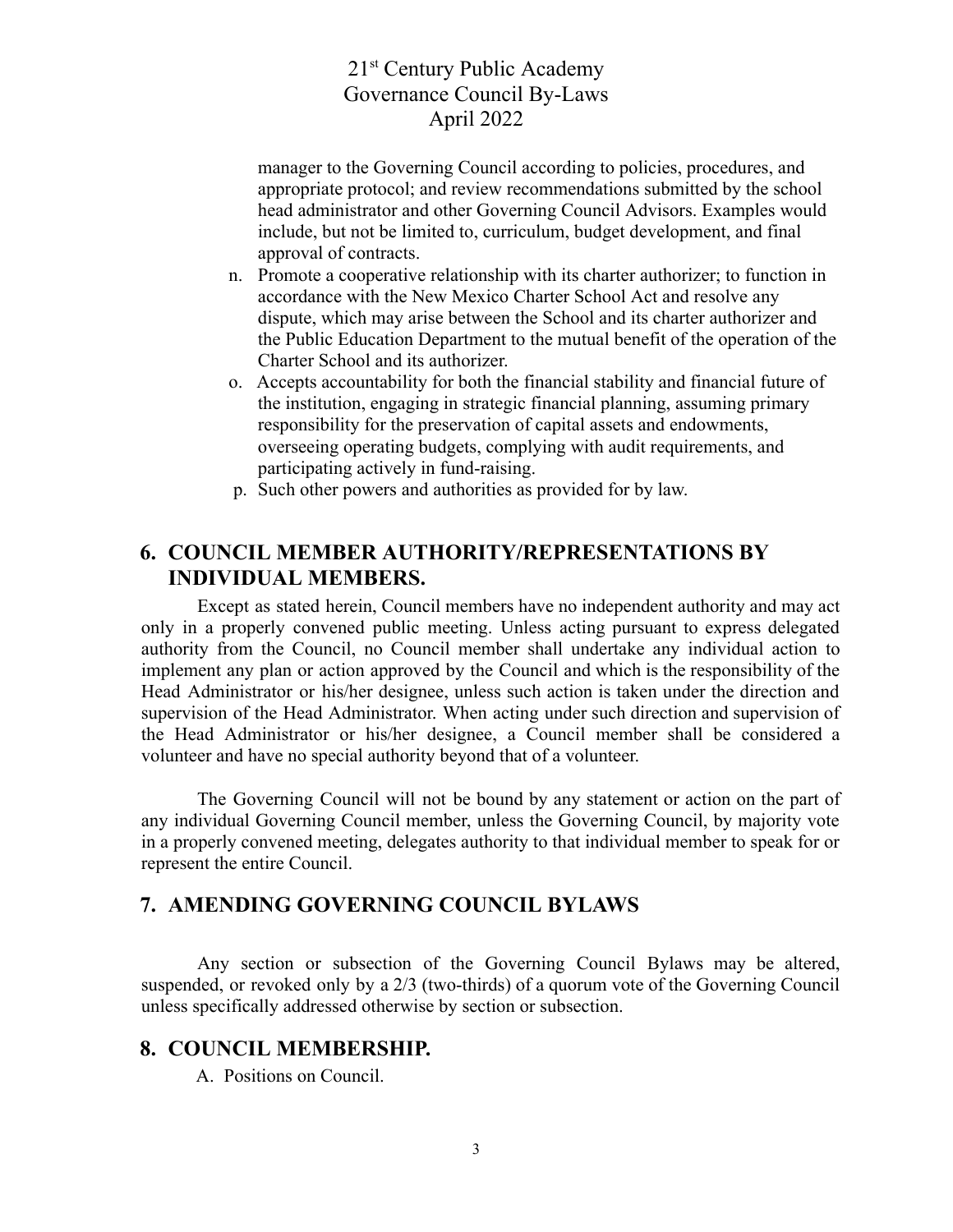The Governing Council shall have no fewer than 5 (five), but no more than seven (7) qualified voting members.

The school administration and the business manager shall serve as advisors to the Governing Council but shall not vote and shall not be members of the Council, and these advisory duties will be an inherent responsibility of both the employment of the school administrator and the business manager.

B. Qualifications.

The candidates for positions on the Governing Council shall be considered based upon professional skills and areas of expertise including but not limited to legal, financial, real estate, education, business, workforce development. Potential members must also demonstrate collaborative and problem-solving skills and attitudes, an ability and willingness to devote substantial time and energy to serving on the Council (including the requirement that each Council member shall chair and regularly participate in the activities of at least one Council or school committee), and a willingness and ability to devote their time and energy to acting in the best interests of  $21<sup>st</sup>$  CPA charter school as a whole, rather than the interests of any particular interest group or in self-interest. As much as possible, Governing Council members shall reflect the ethnic diversity that makes up the state of New Mexico.

C. Staggered Terms.

Terms and Council seats shall be staggered so that the Governing Council will not lose more than 60% of its members at any one election. Each position will be elected for a 2-year term. Council members may run for up to four subsequent terms. The term of office will be from the first month of the school year to the first month of the next school year.

D. Nominating and Recruitment Committee.

The Council shall appoint a standing Nominating Committee. The Nominating Committee shall solicit applications, recruit potential candidates, and screen applicants and recruits for each of the positions on the Council to be filled.

E. Nominating Petitions.

Any person, who desires to be considered as a member of the Governance Council shall submit a letter of interest to the Council. For an individual to become a member they must attend and observe at least one Governance Council meeting. The membership of a potential Governance Council member will be determined at a Governance Council meeting following the observation meeting. During the time between the observation meeting and the election meeting, the Governance Council members will investigate any obvious issues related to the prospective member successfully implementing the  $21<sup>st</sup>$  CPA Governance Council Code of Conduct. The Council shall vote in a regularly scheduled meeting to approve or disapprove, by majority vote of the members, any candidates for any open position(s). If approved, all such candidates shall be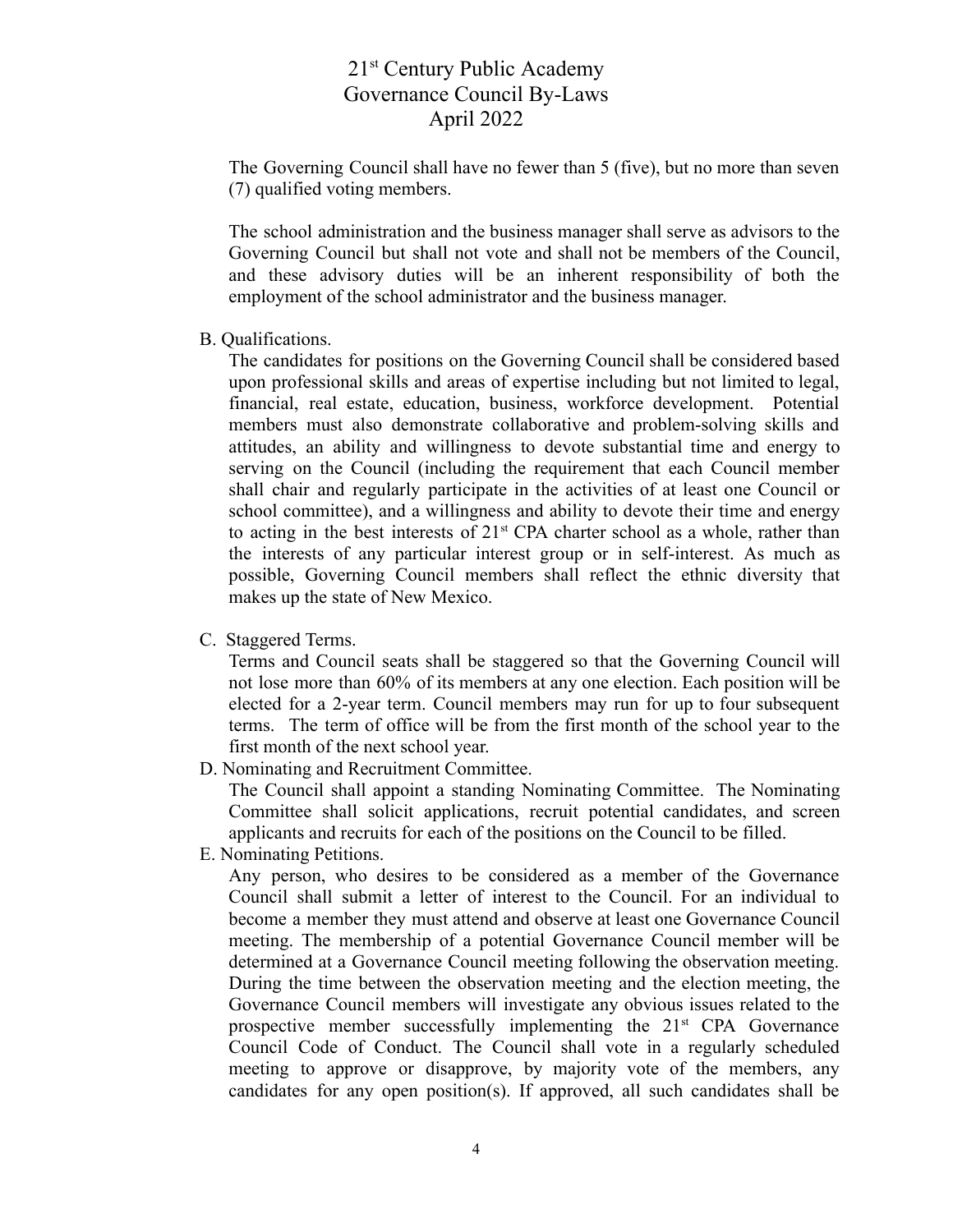seated as a member of the Council for the relevant term. Those members whose term is expired shall serve until their positions are filled. Council positions vacant by resignation, recall or removal shall be filled by interview and appointment by majority vote of the remaining members of the Council. The term of the "appointed seat" shall be for the remainder of the vacant position's term or until filled during a regularly scheduled election.

H. Restrictions on Council Members.

In no event shall any of the voting members of the Council be employees of  $21<sup>st</sup>$ CPA charter school, which shall for this purpose includes persons receiving compensation as an independent contractor, or spouses/family members of another Governing Council member.

Any candidate for Council membership, who may be otherwise qualified except for his/her status as an independent contractor to  $21<sup>st</sup>$  CPA charter school, must choose either to withdraw his/her candidacy or terminate his/her contractor status.

I. Recall of Council Members.

If at any time the Council shall receive a recall petition with respect to any Council member, signed by at least seventy-five percent of the school staff and 50% of the parents, the Council shall arrange for a recall election to be held within thirty (30) days thereafter. Constituents eligible to vote for such position (parents and staff) shall vote by ballot in such recall election, and such member shall be recalled and removed from the Council if more than fifty percent of the votes cast in such election are cast for removal or "no confidence".

K. Attendance

Governing Council members are expected to regularly attend Council meetings. If a Council member anticipates that he or she will not be able to attend a meeting, the Council member shall notify the President or designee of the Council of his or her impending absence in advance of the meeting. If a Council member, because of an emergency or illness, is unable to notify the President or designee of the Council in advance that he or she will be unable to attend a meeting, the Council member shall notify the Council President or designee in a timely manner following the meeting of the reason for his or her absence. Electronic attendance is acceptable in the event it is "difficult or impossible" for the GC member to attend in person provided that two-way communication is established either by "telephone or similar communications equipment". (Per NMOMA 10-15-1(C).

L. Removal from Council

A Council member may be removed by a majority vote of the remaining Council members for the following reasons:

1. If a member of the Governing Council misses two consecutive regular meetings or more than two out of six consecutive regular meetings, the position of such member may be declared vacant by a vote of a majority of the remaining members of the Council.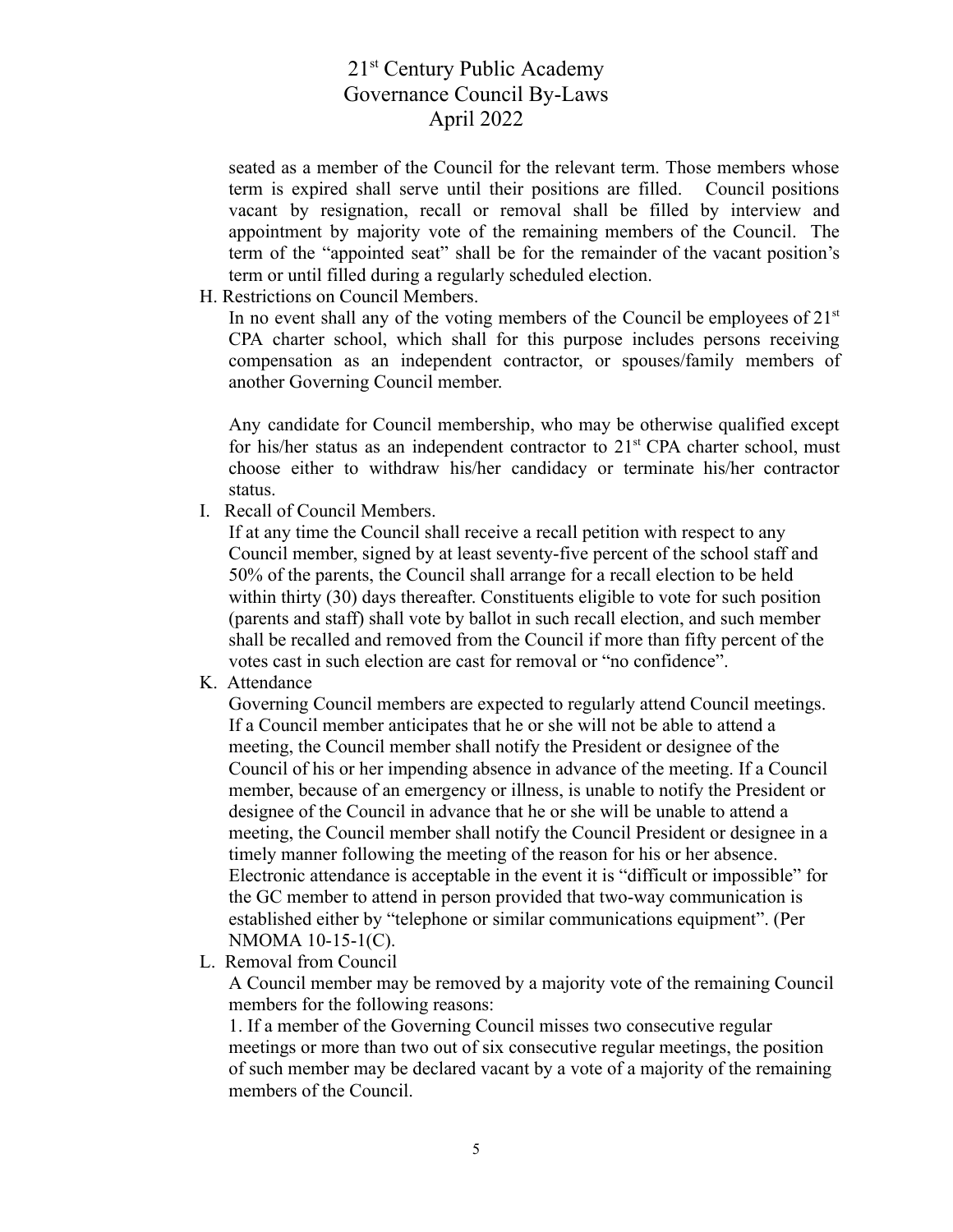2. If a member of the Governing Council knowingly violates any policy or procedure adopted by the Governing Council, or if a member of the Governing Council consistently or repeatedly takes action knowingly or unknowingly that violates laws or threatens the schools charter or acts contrary to the best interests of the school or its mission, the position of such member may be declared vacant by a vote of a majority of the remaining members of the Council. 3. If a member uses or misuses his or her position to gain from the school, financially or otherwise.

Any member of the Governing Council who has his or her office declared vacant or vacated pursuant to this section shall not be eligible for appointment or election to the Governing Council until the term for which he or she was originally elected or appointed has expired.

As used in this section, "regular meeting" means a meeting of the members of the Governing Council about which notice has been published, including special meetings.

### **9. CONFLICT OF INTEREST POLICY.**

A. General Principles

All Council members have a duty of loyalty and a duty of care towards 21st CPA charter school. It is the responsibility of all Governing Council members to conduct themselves in accordance with the highest standards of integrity, honesty, and fair dealing to preclude conflict between the interest of  $21<sup>st</sup>$  CPA and the personal interests of the Governing Council member. Likewise, it is the responsibility of the school to conduct all its business and operations impartially in accordance with all laws and in conformity with the highest ethical and professional standards. All hiring and other transactions imposing financial and/or legal obligations on the school shall be made with the best interests of the school as the foremost consideration.

The Council also recognizes that the ultimate success of the school depends upon the active participation, cooperation and collaboration of parents, volunteers, employees, Governing Council members and students. Sometimes the best interests of 21<sup>st</sup> CPA charter school may involve the creation of relationships that might create an appearance of impropriety or potential for abuse of position, if not carefully evaluated by disinterested parties. The Council therefore has established this policy to guide Governing Council members in their actions or relationships, so that they will avoid the appearance of having their judgment or the performance of their duties compromised.

B. Conflict of Interest Definition

A conflict of interest occurs whenever a Governing Council member permits the prospect of direct or indirect personal gain (or gain to a relative or Related Entity) to influence improperly his or her judgment or actions in the conduct of  $21<sup>st</sup>$  CPA. It is not practical to specify every action that might be considered to raise a conflict of interest. Consequently, Council members should immediately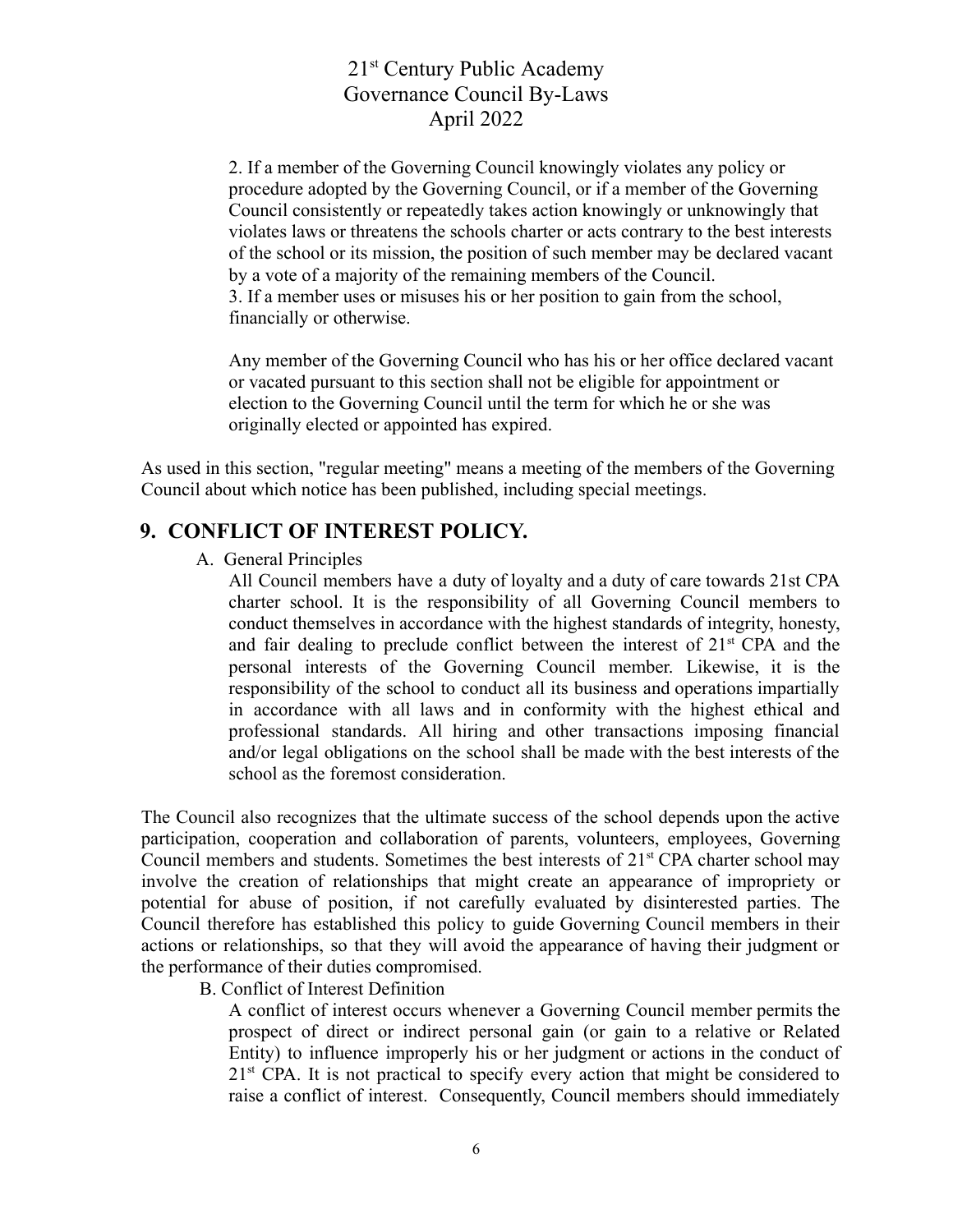disclose to the Council any circumstance that may give rise to the appearance of a conflict of interest. The following situations have the potential for being an actual or apparent conflict of interest and must be avoided unless the Council member has brought the issue before the Council for consideration and the Council voted to approve it in an open meeting:

- 1. Using confidential information acquired by virtue of their associations for their individual or another's private gain.
- 2. Requesting or receiving and accepting a gift or loan for themselves or another that tends to influence them or appear to influence them in the discharge of their duties as Council members.
- 3. Influencing or having the appearance of influencing business with suppliers to  $21<sup>st</sup>$  CPA, which results in the financial benefit to a Governing Council member, his or her relatives or a Related Entity.

A. Participating in selecting, awarding, or administering a contract with the school if a conflict of interest exists.

B. Deliberations and Voting on Conflict Issues:

.

To avoid conflicts of interest and the appearance of impropriety Council members shall not participate in open meeting or Closed Session deliberations or votes relating to the discipline of (i) himself or herself; (ii) any relative of the Council member; or  $(C)$  any transaction between  $21<sup>st</sup>$  CPA and any Related Entity of the Governing Council member. "Closed Session" shall mean any portion of a Governing Council meeting that is properly closed to the public in accordance with the provisions of the state Open Meetings Act.

The school administration shall not authorize (by approval of a Purchase Order or otherwise) or enter into any proposed transaction described in Paragraph B unless and until the transaction has first been evaluated and approved by the Governing Council. The Governing Council may, but shall not be obligated to, approve a proposed transaction if the Council concludes, after review of all pertinent data, that:

> (i) The transaction is financially no less favorable to the school than would be available in an arm's length transaction between unrelated parties.

> (ii) no Governing Council member will be in a position to influence decisions relating to any transaction between  $21<sup>st</sup>$  CPA and any Related Entity; and

(iii) the benefits to the CHARTER SCHOOL outweigh any appearance of a conflict of interest.

D. Violation of Conflict of Interest Policy.

Upon discovery of a possible infraction of the established  $21<sup>st</sup>$  CPA conflict of interest polices, the discovering party is required to immediately notify the Governing Council President, the school administrator, and all Council Members. A Special Governing Council Meeting must be immediately scheduled to consider the matter. In the event the Governing Council decides that a Governing Council member has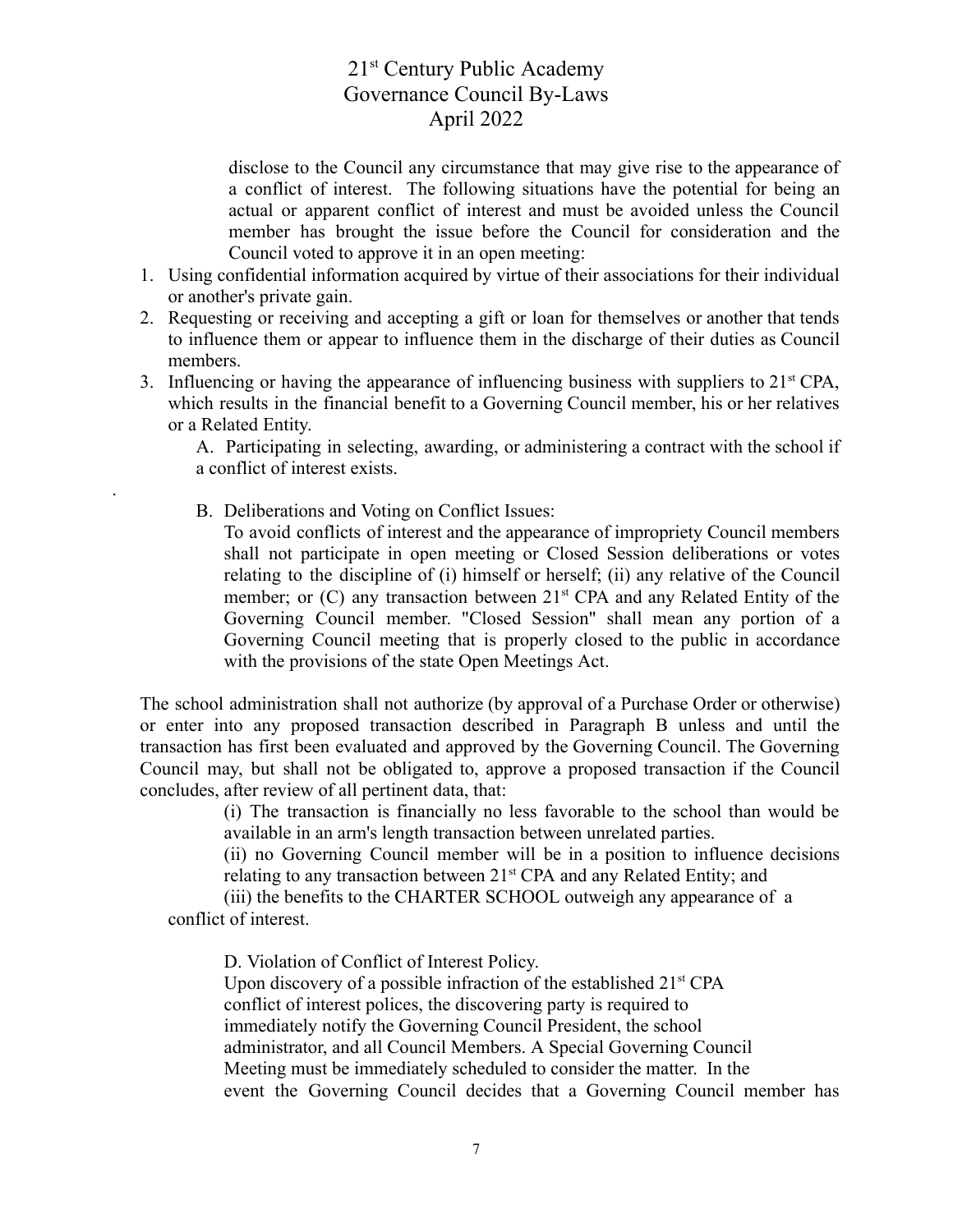violated the conflict of interest rules or otherwise abused or attempted to abuse his or her position at 21<sup>st</sup> CPA, the GC shall review and recommend appropriate action. A violation of the conflict of interest policy renders any contract entered into in violation of the policy voidable.

E. Transactions with Interested Council Members.

 $21<sup>st</sup>$  CPA shall not enter into any financial transaction with any Council member, any relative of a Council member, or any other person or entity in which the Council member or relative of the Council member has a direct or indirect financial interest.

Nothing in this procedure shall prevent  $21<sup>st</sup>$  CPA from paying compensation to a Council member in compliance with the New Mexico Per Diem and Mileage Act.

For purposes of this policy, "family member" or "relative" means, spouse, father, father-in-law, mother, mother-in-law, son, son-in-law, daughter, daughter-in-law, brother, brother-in-law, sister, sister-in-law, or any other relative who is financially supported.

### **10.NEPOTISM.**

The Council will not initially employ or approve the initial employment in any capacity of a person who is a Council member, the spouse, father, father-in-law, mother, mother-in-law, son, son-in-law, daughter, or daughter-in-law, sibling, or sibling-in-law of any Council member, or any other relative who is financially supported. The Council may waive the nepotism rule for family members of a head administrator. The Council shall carefully consider the potential impact on the integrity, efficiency, discipline, and public perception in the employment of any person who is related to/financially supported by the head administrator or who is the parent of a  $21<sup>st</sup>$  CPA student. Nothing in this section shall prohibit the continued employment of a person employed on or before July 1, 2008.

Governing Council members who wish to seek employment with the school must resign from the Governing Council and must wait one year from his/her resignation effective date prior to being offered or accepting employment with the school.

### **11. MISUSE OF POSITION.**

No Council member will use his/her position to attempt to influence the decision of any school employee to grant special treatment to (a) the child or ward of such Council member, (b) any relative of such Governing Council member, or (c) any "Related Entity". For purposes of these Bylaws, a "Related Entity" is a business enterprise, nonprofit organization, or other entity with respect to which such Governing Council member, or a relative of such Governing Council member (i) has a direct or indirect financial interest; (ii) is an officer or director; or (iii) is otherwise in a position to control the management or decision-making of such entity. Every Council member and every 21<sup>st</sup> CPA employee who is a parent or guardian of a  $21<sup>st</sup>$  CPA student shall inform his or her child that he or she is required to follow all rules, policies, and procedures applicable to 21<sup>st</sup> CPA students, that he or she is not entitled to special treatment by virtue of the relationship with a Council member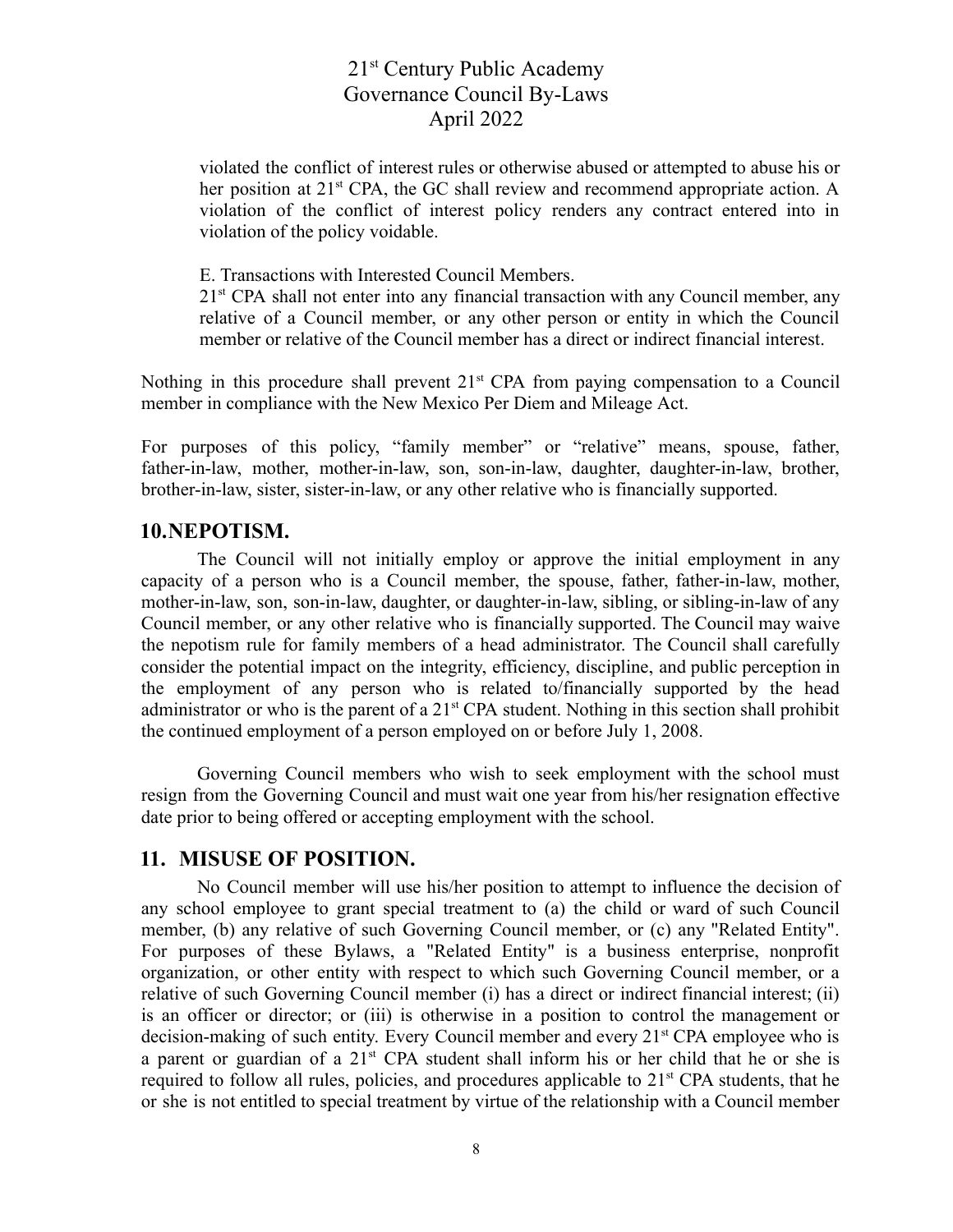or employee, and that any attempt to seek such special treatment may result in disciplinary action.

No individual Council member, community member, staff member, or parent may direct the school administrator in his/her duties. GC members will respect the confidentiality appropriate to issues of a sensitive nature and will adhere to all federal and state laws regarding confidentiality of a student, employee, and other information in the school's custody.

GC members' interaction with the public, press, or other entities must recognize the same limitation and inability of any GC member to speak for the GC on behalf of the school unless explicitly authorized by the GC at a public meeting and recorded in the minutes.

### **12. COUNCIL COMMITTEES.**

A. Generally. The Council may establish standing committees, which may consist of Council members and non-Council members. Committee assignments and chairmanships will be determined by action of the entire Council, provided that at least one Council member shall serve on each committee. Standing committees of the Council shall include a finance committee; audit committee; and nominating committee, the time and place of all Committee meetings shall be announced to the Council. All Council members may attend any committee meeting if the meetings are properly noticed pursuant to the Open Meetings Act. In addition, the school administration is empowered to establish committees within the school that report to the school administration. The function of committees will be fact-finding, deliberative, and advisory, rather than legislative or administrative. Committee recommendations that require school-wide policy changes must be submitted to the Council through the school head administrator. The responsibility of each committee shall be reflected in a memorandum presented by the school head administrator, approved by the Council, and filed with these policies.

B. Ad Hoc/Advisory Committees. The Council may appoint ad hoc/advisory committees when and as determined to be necessary or advisable by the Council. Ultimate authority to make decisions will continue to reside with the Council.

C. Finance Committee. In accordance with NMSA 1978 22-5-4.11 (2010) the Council will appoint at least two members of the Council to a Finance Committee to assist the Council in carrying out its budget and finance duties. The Finance Committee shall:

(1) make recommendations to the Council in the following areas;

(a) financial planning, including reviews of the school's revenue and expenditure projections.

(b) review of financial statements and periodic monitoring of the revenues and expenses.

(c) annual budget preparation and oversight; and

(d) Procurement; and

(2) serve as an external monitoring committee on budget and other financial matters.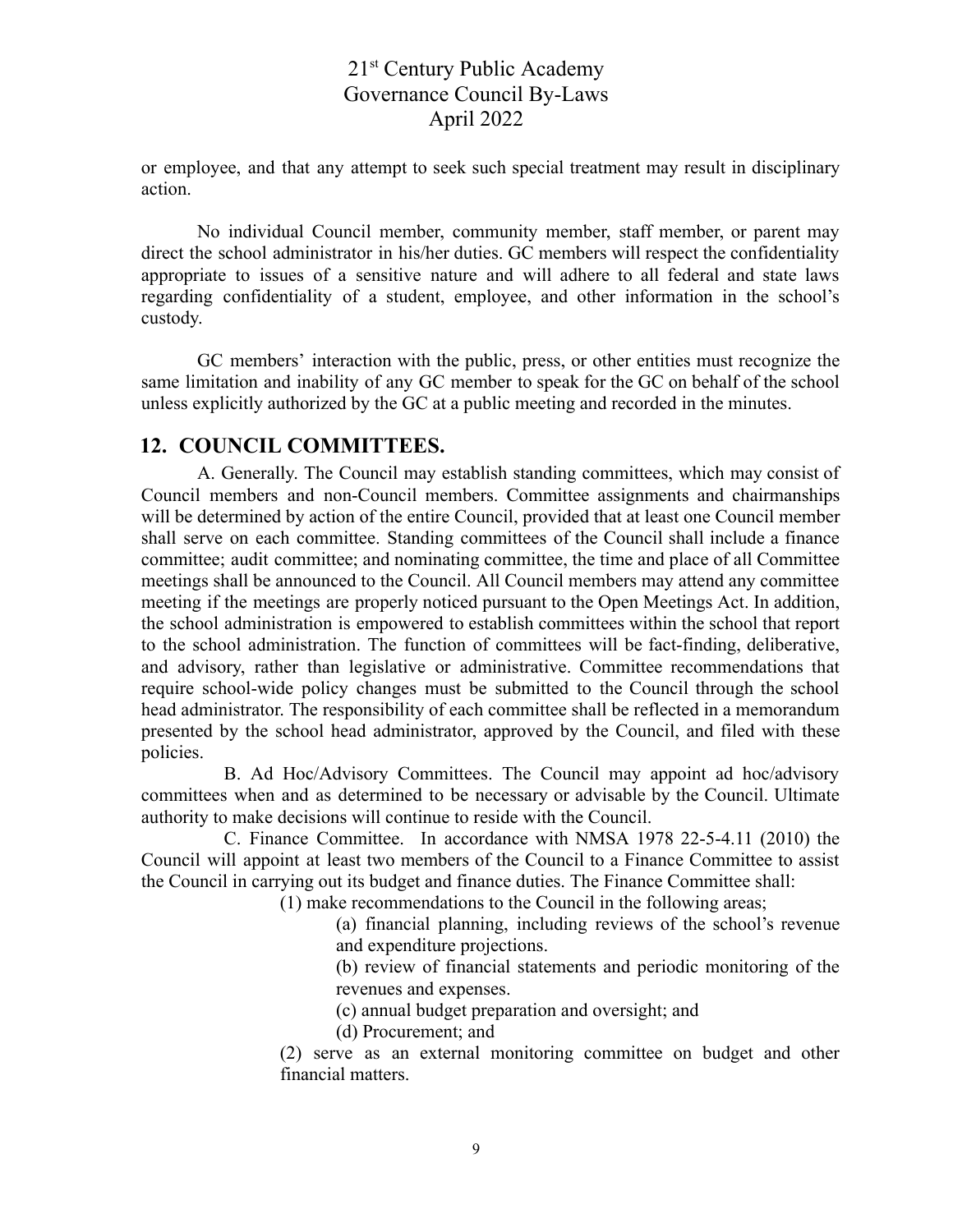D. Audit Committee. In accordance with NMSA 1978 22-5-4.11 (2010) the Council will appoint an Audit Committee that consists of two Council members, one volunteer member who is a parent of a student attending the school and one volunteer member who has experience in accounting of financial matters. The Head Administrator and the school's business manager shall serve as *ex officio* members of the committee. The Audit Committee shall:

(1) evaluate the request for proposal for annual financial audit services.

(2) recommend the selection of the financial auditor.

(3) attend the entrance and exit conferences for annual and special audits. (4) meet with external financial auditors at least monthly after audit field

work begins until the conclusion of the audit.

(5) be accessible to the external financial auditors as requested to facilitate communication with the Council and the Head Administrator.

(6) track and report progress on the status of the most recent audit findings and advise the Council on policy changes needed to address audit findings.

(7) provide other advice and assistance as requested by the council; and (8) be subject to the same requirements regarding the confidentiality of audit information as those imposed upon the Council by the Audit Act, NMSA 1978 12-6-1, *et seq.*

E. School Advisory Committee. 21<sup>st</sup> CPA will establish and maintain a School Advisory Committee (SAC). The SAC will consist of at least one, but no more than two, Council members, equal staff, and parental membership, with a minimum of three (3) representatives from staff and parental membership groups. The principal will by default, be selected for membership of the SAC. Additionally, if available, at least one member of the community will be selected for committee membership.

The purpose of the SAC will be to assist the school principal with school-based decision-making and to involve parents in their children's education. The committee shall:

- (1) work with the school principal and give advice, consistent with state and school district rules and policies, on policies relating to instructional issues and curricula on the public school's proposed and actual budgets.
- (2) develop creative ways to involve parents in the school.
- (3) where appropriate, coordinate with any existing work force development boards or vocational education advisory councils to connect students and school academic programs to business resources and opportunities; and
- (4) serve as the champion for students in building community support for schools and encouraging greater community participation in the public schools.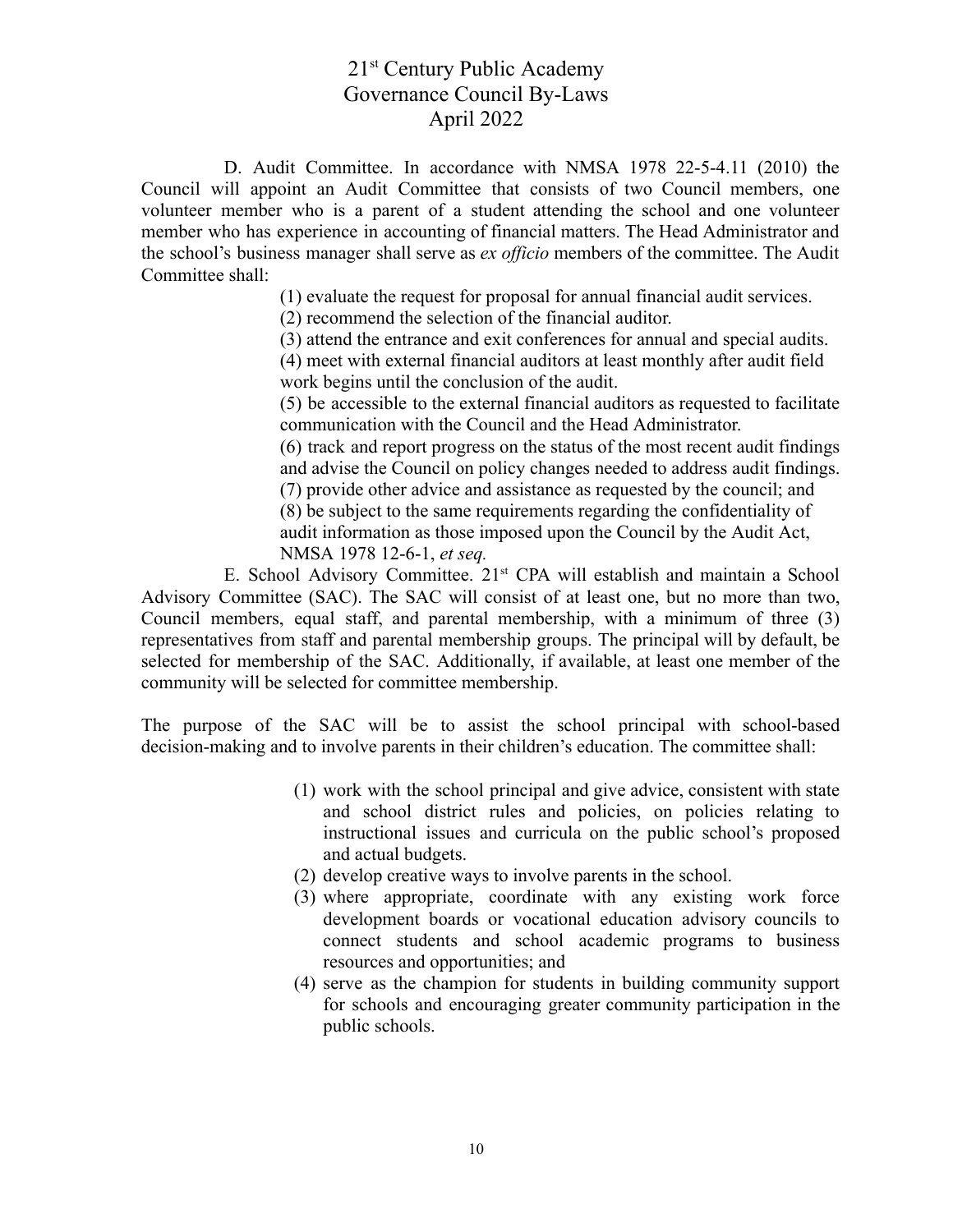The SAC will provide the Council with written copies of the agenda and minutes for each meeting. Any recommendations concerning governance, financial matters, or charter amendments created by the SAC must be presented to the council which alone may take action.

F. Committee records. All committees shall keep written minutes of their meetings and shall periodically present written reports to the Council containing committee recommendations. Committees shall comply with the Open Meetings Act, when applicable. At no time shall a Governing Council Committee act or vote on behalf on the Governing Council without prior written approval to do so.

### **13. COUNCIL ORGANIZATIONAL MEETING.**

The Council will hold its annual organizational meeting at which the Annual Notice required by the New Mexico Open Meetings Act shall be adopted and at which officers shall be elected, during the first regular Council meeting in August of each school year. The offices of the Council to be elected include at least a President, Vice President, and Secretary. The terms for each office shall be for two years and shall be staggered for each elected position to begin and end in the first month of each school year.

The powers and duties of each position shall be as follows:

**President:** The President shall be the principal representative and spokesperson for the Governance Council (upon direction at an open meeting by the members of the Governance Council), preside at all Governance Council meetings, receive notice of any substantive businesses proposed by members for meeting and prepares the agenda with input from other Governance Council members or members of the 21<sup>st</sup> CPA community and posts the proper notice of all meetings as required by the Open Meetings Act, and otherwise carry out duties customarily associated with the office of the President. If there is no Secretary, the President is responsible for ensuring those tasks have been completed.

**Vice President:** The Vice president shall assist the President to carry out duties as assigned or delegated by the President. In the absence of the President, the Vice President shall perform all the duties of the President and when so acting shall have all the responsibilities of and be subject to all restrictions on the President. Should the President leave the Council before the expiration of his/her term the Vice President shall act as President until such time as the Governance Council elects a new President. If there is no Vice President, a new Vice President must be elected at the next Governance Council meeting.

**Secretary:** The Secretary shall keep an accurate record of the meeting and prepare and submit minutes for approval, pursuant to and in accordance with the New Mexico Open Meetings Act. Space on site shall be provided as the official location of the governance Council records and files. The Secretary shall be responsible for the preparation of and the maintenance of a notebook which shall contain official records of the Governance Council. Records may be hard copy or electronic record.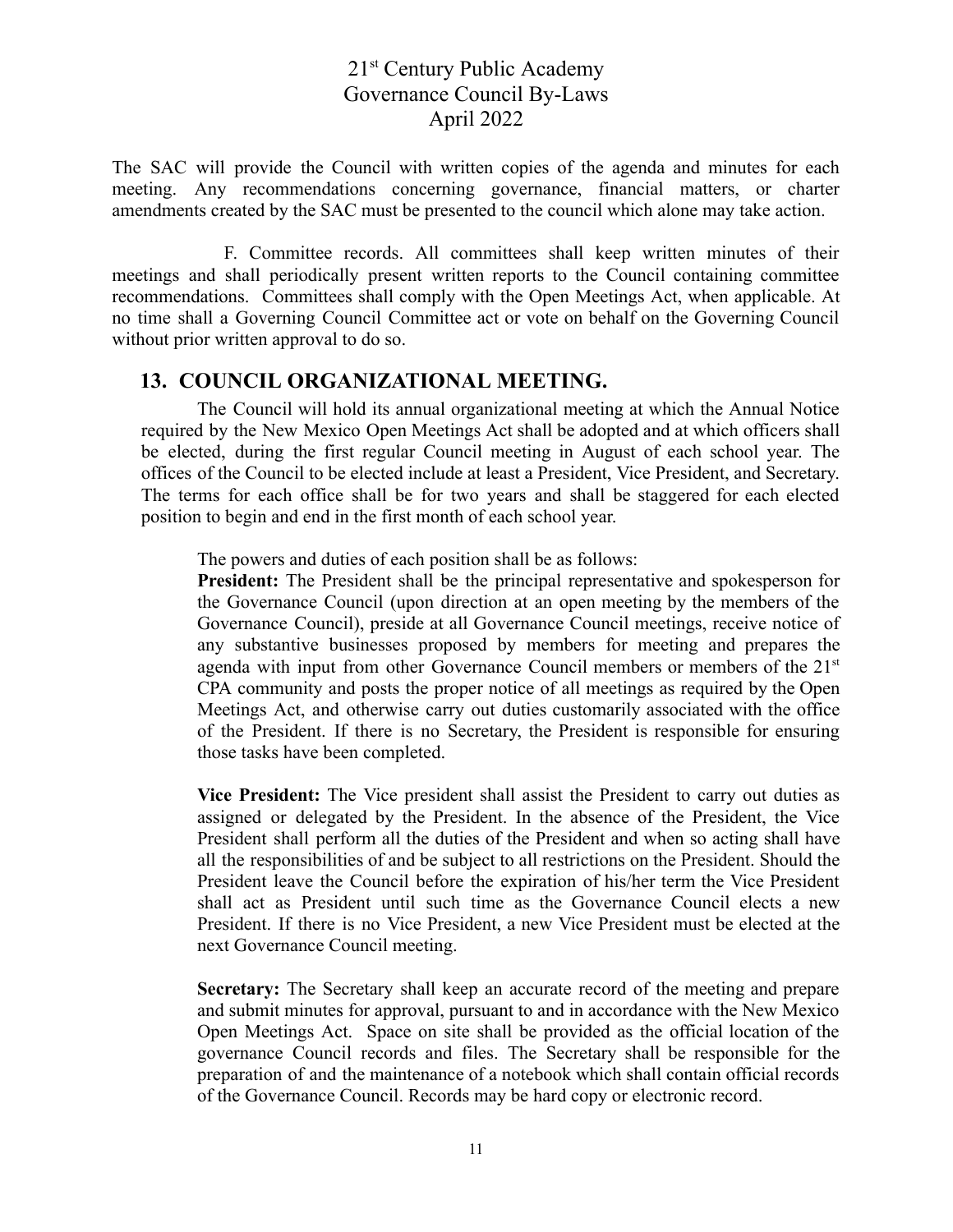### **14. REGULAR COUNCIL MEETINGS.**

Regular meetings of the Council will be scheduled by the Council pursuant to the annual Notice Resolution required by the Open Meetings Act. The date and time of regular meeting may be changed by action of the Council, provided notice of the change has been properly noticed/published as required by the Open Meetings Act. Council meetings will be held at a location determined by the Council. A special Council meeting may be called by the Council President, or by a quorum of Council members. Advance notice of a special meeting will be given to all Council members in accordance with the Open Meetings Act (NMSA 1978, Section 10-15-1).

The Council shall consider at least once annually what constitutes reasonable notice for all regular, special, and emergency meetings as contemplated by the New Mexico Open Meetings Act and, thereafter, pass an appropriate resolution adopting policies and procedures for complying with the Act. The Resolution shall be posted for public information.

The GC shall not enter a closed session unless the subject is deemed to fall under one of the exceptions in Section H of the New Mexico Open Meetings Act. If it is deemed that the subject does meet one of the exceptions described, the GC will only enter a closed session if a majority vote can be reached approving the closed session (Section I of the Open Meetings Act). Closed sessions must have been designated as such on the agenda. Action may not be taken in closed session.

Special meetings may be called by the President. Notification of the special meeting agenda will be given and posted in accordance with the Open Meetings Act. Only those matters contained in the notice for the special meeting may be acted upon at that special meeting. In addition, all voting members will be notified by telephone or email prior to the meeting.

Additional notification of meetings shall be sent to the faculty, the PTA/PTO parent organization and posted on the 21st CPA website for community access in accordance with the New Mexico Open Meetings Act.

#### **15. COUNCIL AGENDA.**

The President or President's designee sets council agendas. A request to have an item placed on the agenda must be submitted to the President at least 24 hours prior to the required time the agenda must be posted. The President shall have the discretion to add agenda items up to the time the agenda must be posted. A request to have an item placed on the agenda must be made in writing (or email) and include all documents and materials the person anticipates presenting. The President or designee shall provide a copy of the agenda and all documentation to be considered by the Council at the meeting to each Council member at least 24 hours prior to the meeting.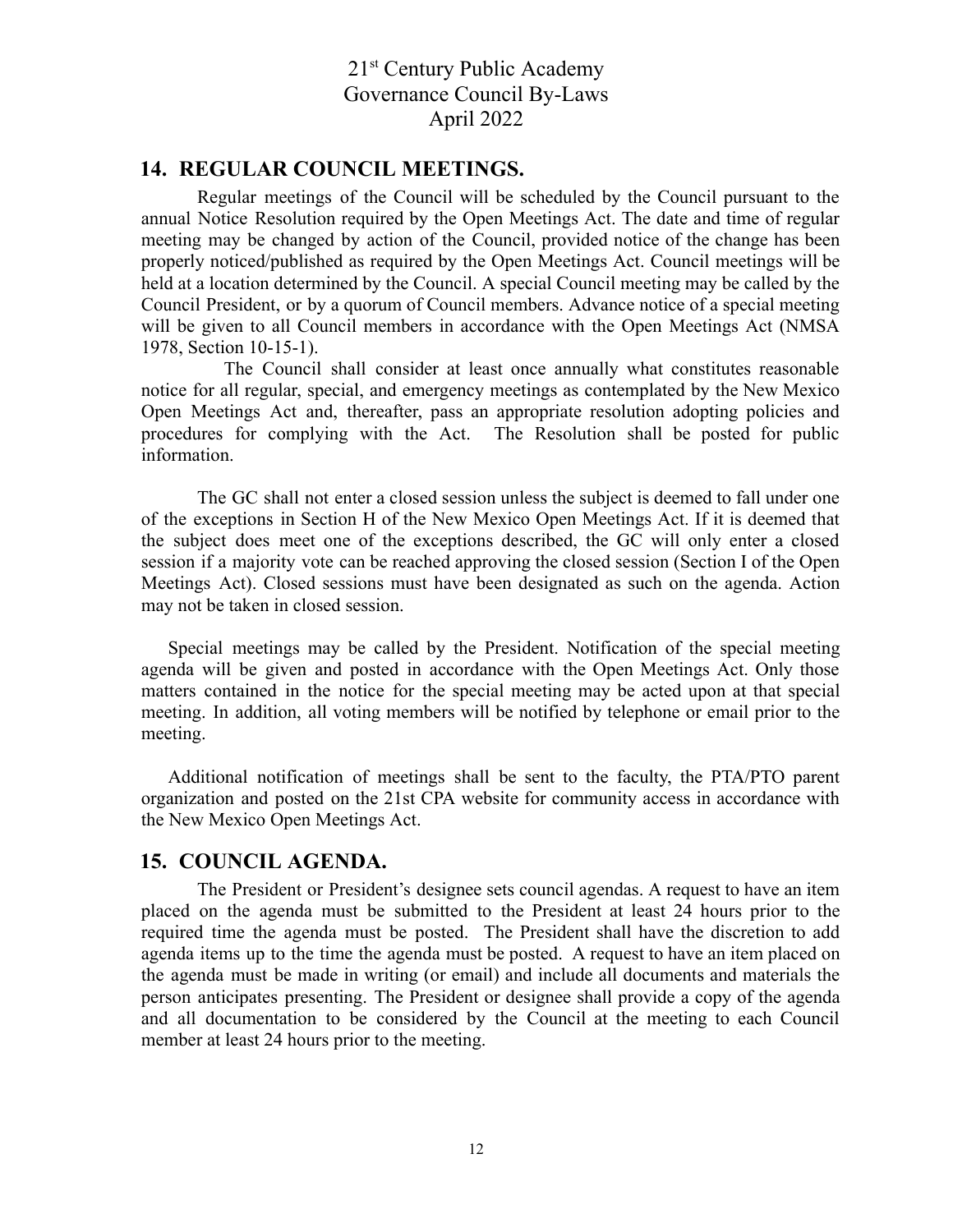### **16. COUNCIL AND COMMITTEE DELIBERATIONS.**

All Council members shall work collaboratively with each other, with the sole goal of achieving the 21<sup>st</sup> CPA educational mission. Each member of the Governance Council shall have one vote. The Council has been constituted to include a broad spectrum of experience and perspectives, and every Council member shall be afforded the opportunity to express his or her opinion, in a professional manner, about matters before the Council. Council members shall refrain from non-constructive or personality-based comments that do not advance the  $21<sup>st</sup>$  CPA mission. Because the Council is a public body subject to the requirements of the New Mexico Open Meetings Act, and makes decisions as a deliberative body, it is expected that only Council members will voice their opinions to other Council members about Council matters in the context of Council and/or committee meetings only, rather than in private communications among Council members. Accordingly, Council members shall not discuss public business with each other except in accordance with the Open Meetings Act. If a quorum of GC members is present in one place outside an announced public meeting, no school business can be discussed, or the group must be dissolved into smaller groups.

A quorum is defined as 51% of the voting members and is required to vote on any item of business. If a quorum is not obtained, topics may be discussed as "information only" and no vote can be taken.

Council members shall be expected to keep confidential any deliberations or discussions that take place in the closed session meetings. It is expected that Council members will raise concerns or share information about closed session meetings within the context of Council and/or other committee meetings with other members of the Council and appropriate staff members only. Until such decisions are ready for public comment, such information will not be shared with the school community at large.

### **17. ADDRESSING THE COUNCIL.**

An individual may speak at a Council meeting on any item(s) that appears on the adopted agenda after being recognized by the President, or in his or her absence, the acting chair, of the Council. All presentations should be brief and each individual speaking on an agenda item will be limited to three (3) minutes, unless otherwise instructed by the President.

Complaints about individual employees will not be heard at Council meetings or at community meetings but should be provided to the school administration in accordance with school grievance/complaint policies and State Education Statutes.

#### **18. COUNCIL MINUTES.**

A record of all actions of the Council will be set forth in the official minutes of the Council. The minutes and recordings will be kept on file pursuant to New Mexico record retention requirements at a minimum. The Council will maintain a separate handbook of its minutes and resolutions passed by the Council. Minutes shall be kept/maintained in accordance with the New Mexico Open Meetings Act.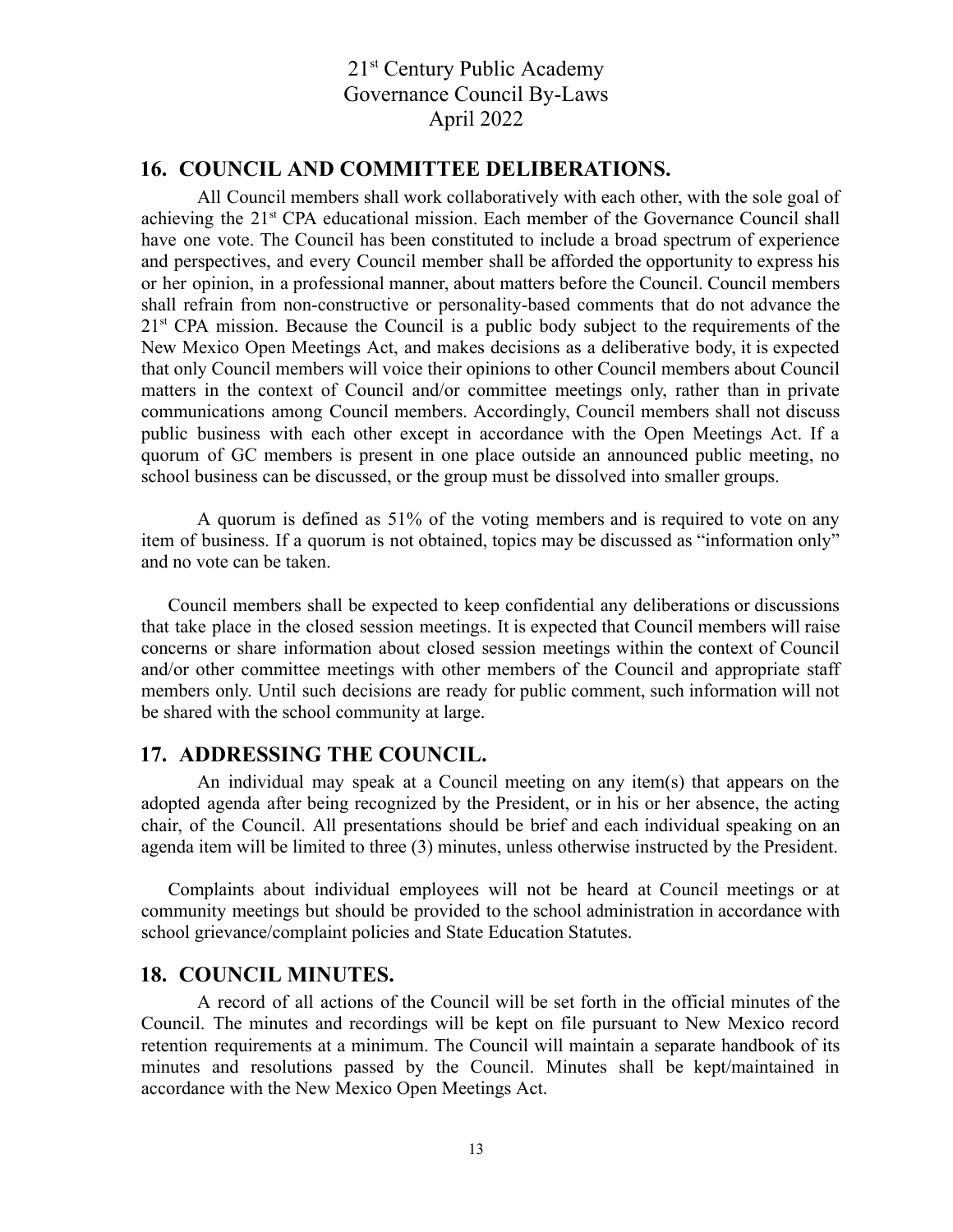The Secretary shall take the minutes of all Council meetings and provide a written copy thereof for approval at the next Council meeting. The Secretary shall also supervise the handbook of resolutions passed by the Council and the indexed record of action. A draft copy of the minutes shall be made available for public review no later than 10 days after each meeting of the Council. Minutes shall be approved at the next regularly scheduled meeting of the Council.

### **19. PARLIAMENTARY AUTHORITY/QUORUM.**

Roberts' Rules of Order, newly revised, will govern the Council, except when in conflict with applicable laws or regulations, which then prevail. Although most items are handled by appropriate motion procedures, consensus action is also used.

Unless otherwise specified by Council policy, procedure or resolution, a quorum shall consist of a simple majority of Council members in office, and any action may be taken upon the approval of a majority of those members present, provided a quorum is present.

#### **20. ALTERNATIVE DISPUTE RESOLUTION PROGRAMS.**

The Council recognizes the existence and effectiveness of alternative dispute resolution programs. Use of alternative dispute resolution programs can result in the early, fair, efficient, cost effective, and informal resolution of disputes. Appropriate use of alternative dispute resolution methods is hereby determined to be in the best interest of the charter school. The Governing Council shall publish a thorough and concise set of dispute resolution policies and provide them in the appropriate School policy publications as they apply.

### **21. POLICY ADOPTION.**

Adoption of new policies or the revision or repeal of existing policies is solely the responsibility of the Council. Proposals regarding policies may only originate with a Council member, Council advisors, or committees formed by the Council for the purpose of investigating and developing policy. Staff members, students, civic groups, parents, or other interested citizens may request that a Council member or the school administration to sponsor a proposed policy.

The Council will adhere to the following described procedure in considering and adopting policy proposals to ensure that such proposals are thoroughly examined before final action. After review, the Governing Council will make such proposed policies available for public comment by staff members, students, civic groups, parents, or other interested citizens, for a period of at least seven (7) days. Notice of such proposed policies shall be included in 21<sup>st</sup> CPA newsletter and/or posted in a prominent location at the school. Upon request, the school administrator shall make copies of the proposed policies available to interested parties. Comments on the proposed policies must be submitted in writing to the school administrator by the deadline specified by the Council. Following such public comment period, the Council shall consider any comments received and determine whether changes to the initial draft policies should be implemented. After such consideration by the Council, and adoption of any recommended changes, the Council shall present its final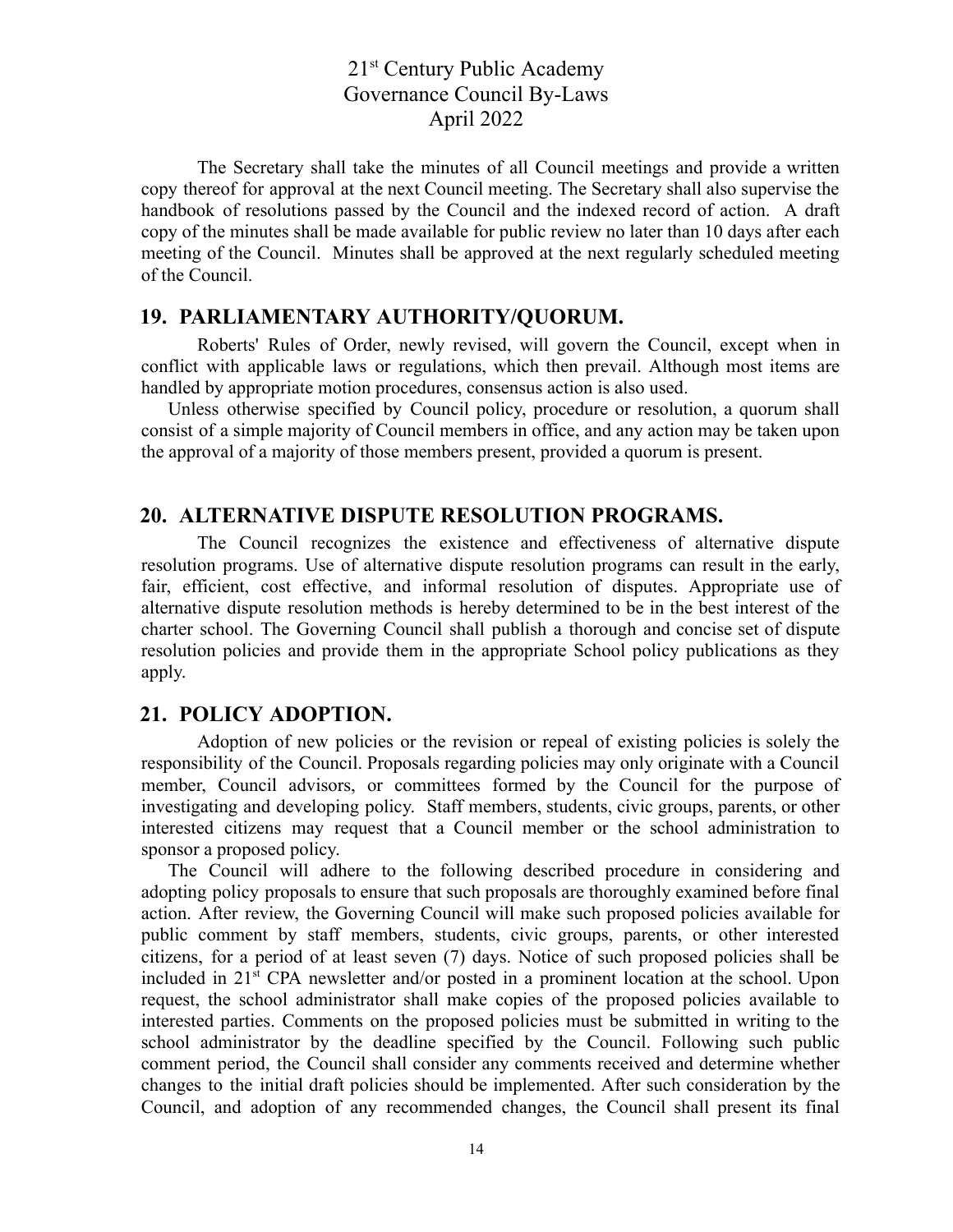recommended policies or revisions. The public comment process shall apply to all policies proposed by the Council after the date these Bylaws are adopted by the Council.

### **22. SIGNATORY AUTHORITY.**

Unless otherwise revised by a Governing Council resolution, all contracts entered into by the Charter School shall be signed by the Council President and/or the school head administrator with the consent of a quorum of the Council members. The Council members shall from time to time establish the dollar limits of checks and contracts requiring the signatures of more than one authorized person.

# **23. INSURANCE, BORROWING AUTHORITY, FUND DEPOSITS, MISCELLANEOUS.**

- A. Insurance. The school shall purchase and maintain insurance for all past or present employees, volunteers, and Council members for their activities while acting on behalf of or in the service of  $21<sup>st</sup>$  CPA charter school.
- B. No Authority to Borrow, Encumber Assets. No governing council member, officer, agent, or employee shall have any power or authority to borrow money on the school's behalf, to pledge its credit or to mortgage or pledge its real or personal property.
- C. Deposit of Funds. All funds shall be deposited to the credit of the school in such banks, trust companies or other depositories as the governing council may approve or designate, and all such funds shall be withdrawn only in the manner or manners authorized by New Mexico Public School Finance Act, or other applicable law or regulation.

### **24. DISSOLUTION.**

If deemed advisable by the Council that  $21<sup>st</sup>$  CPA charter school should be dissolved, the Charter School in collaboration with the Public Education Commission and the New Mexico Public Education Department shall devise an appropriate plan for closing the school and transferring assets as required by applicable statutes and regulations.

### **25. ANNUAL MANDATORY TRAINING OBLIGATION:**

Pursuant to NMSA 6.80.5.9(A)(5) , every member of the Council must comply with the New Mexico Public Education Departments mandatory training. All members must attend ten hours of training for new members and eight hours of training for continuing members at least annually on topics that include department rules, policies and procedures, statutory powers and duties of governing boards, legal concepts pertaining to public schools, finance and budget and other relevant matters. Council members shall attend training approved by NMPED. The Council member must provide written attendance forms to the school's Head Administrator or his/her designee and which shall be maintained in the School's records. In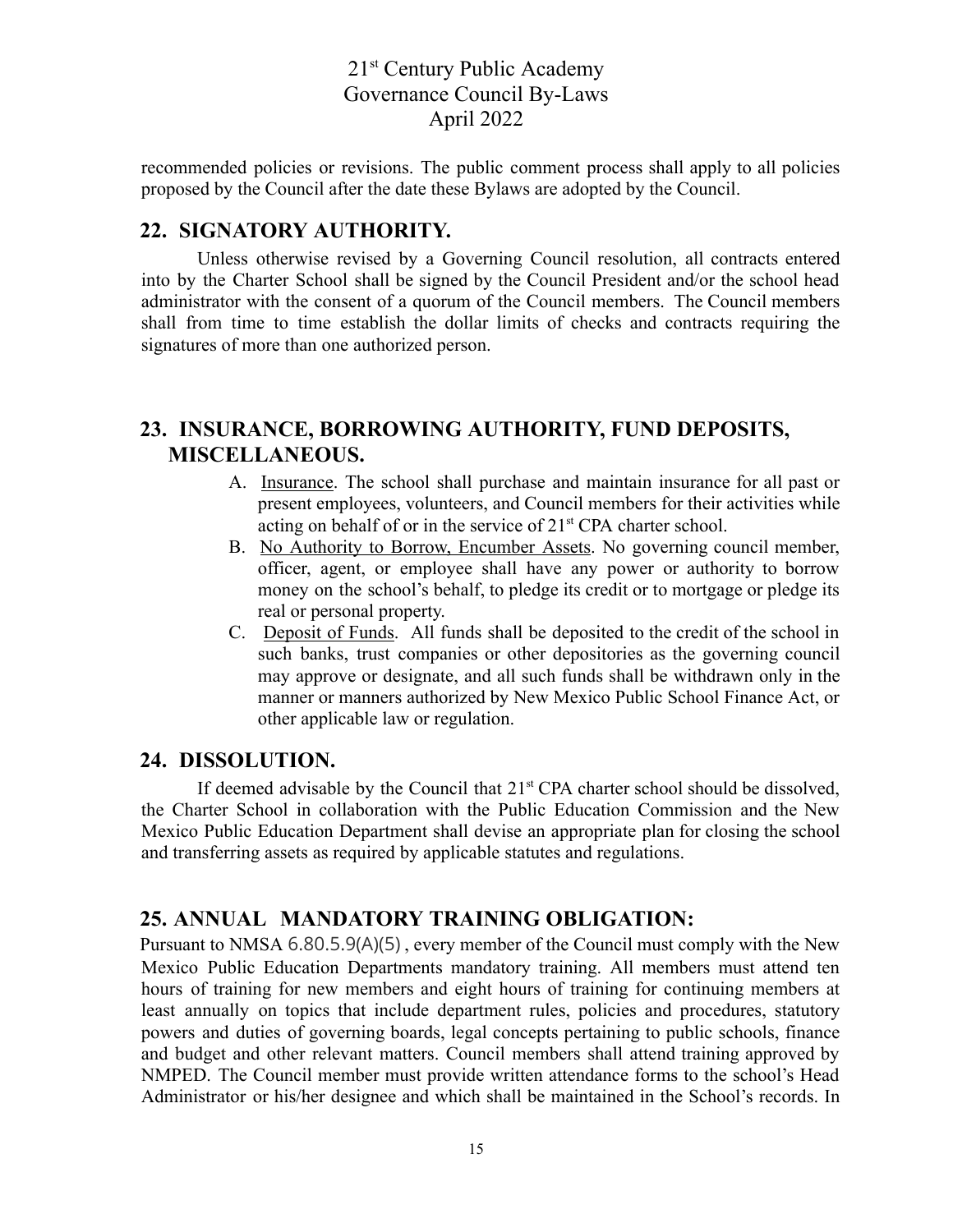the event that PED supports documentation the Council member will not need to provide evidence. The school will be required to report annually the list of training hours to the Assessment and Accountability Division of the Public Education Department: which report shall include the number of hours of training earned each year by each Council member.

### **26.CODE OF CONDUCT**

- A. 21<sup>st</sup> Century Public Academy Governance Council ("GC") Members may not attempt to exercise individual authority over the school and/or its employees, except as explicitly set forth in GC policies and in accordance with New Mexico law.
	- 1. A Member's interaction with the school administrator or staff must recognize the lack of authority vested in Council members, except when explicitly authorized by the GC.
	- 2. GC members' interactions with the public, press, or other entities must recognize the same limitation and inability of any GC member to speak for the GC on behalf of the school unless explicitly authorized by the GC.
	- 3. The GC evaluates only the school head administrator and does so as a group, using an agreed-upon set of standards, which are spelled out by NMPED regulation, along with the job description. GC members who are also parents will address their individual concerns through proper channels as stated in the Parent/Student handbook.
- B. The school head administrator is the only school employee to be held accountable by the GC for executing the stated mission and objectives of the school. The school head administrator is to act either within his/her duties stated above, or pursuant to a directive passed by the GC. No individual GC member, community member, staff member, or parent may direct the school head administrator in his/her duties.
- C. The GC will conduct its proceedings under the most recent minimum standards of Robert's Rules of Order, as stated in the GC ByLaws. This includes the raising of an issue by the President for discussion, followed by a motion on the issue, followed by a second to the motion, followed by further discussion on the motion, and finally a vote. All the proceedings will be recorded by the designated secretary in written minutes.
- D.The GC is a public body and is subject to the Open Meetings Act. No official business of the GC may take place outside of a properly noticed public GC meeting. If a quorum of GC members is present in one place outside an announced public meeting, no school business can be discussed, or the group must be dissolved into smaller groups.
- E. The GC shall not enter a closed session unless the subject is deemed to fall under one of the exceptions in Section H of the New Mexico Open Meetings Act. If it is deemed that the subject does meet one of the exceptions described, the GC will only enter a closed session if a majority vote can be reached approving the closed session (Section I of the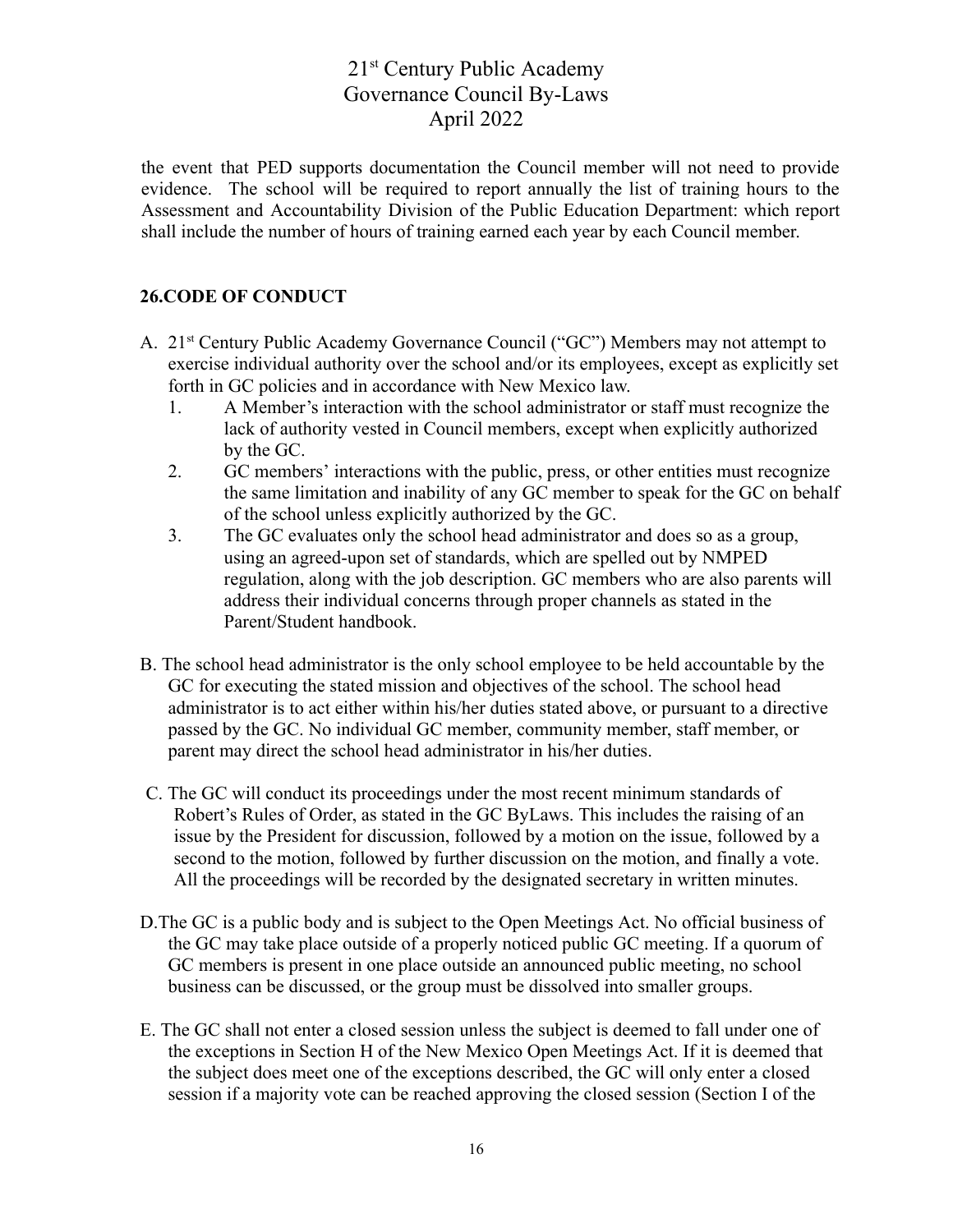New Mexico Open Meetings Act). Closed sessions must have been designated as such on the agenda. Action may not be taken in closed session.

- F. GC members will respect the confidentiality appropriate to issues of a sensitive nature and will adhere to all federal and state laws regarding confidentiality of student, employee, and other information in the school's custody.
- G. All GC members shall follow and adhere to the bylaws adopted by the GC, as well as all applicable school policies/procedures.
- H. Each GC member shall acknowledge in writing that he/she has read the  $21<sup>st</sup>$  CPA charter, the Council bylaws, and the Council code of conduct, and shall act in accordance therewith and be bound thereby.